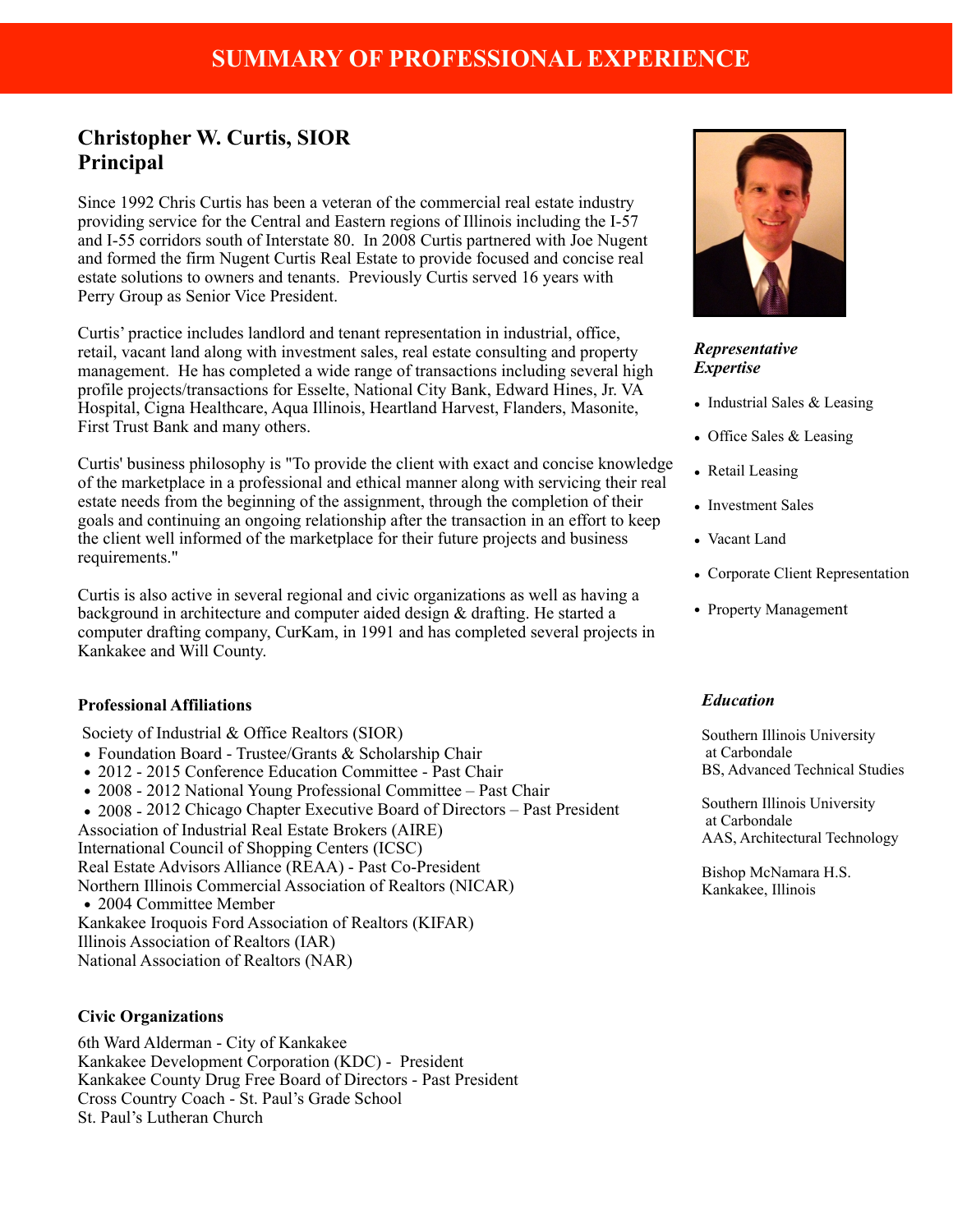# **SUMMARY OF PROFESSIONAL EXPERIENCE**

The following is a partial list of current and past clients for Christopher W. Curtis, SIOR ranging from the industrial, office, retail and institutional fields. While many of the below are more recognizable names to the public, several more local and private clients have been represented over the past 20+ years and are available upon request.

- **• ABC Supply Co., Inc.**
- **• Ambassador Steel Corporation**
- • **American Spring Wire**
- • **Aqua Illinois**
- • **CIGNA Healthcare**
- • **Cintas, Corporation**
- • **Cohen Financial**
- • **Colonial Trust Company**
- • **Commercial Net Lease Realty Services, Inc.**
- • **Easter Seals Society of Mid-Eastern Illinois**
- • **Esselte Corporation**
- **• First Trust Bank of Illinois**
- **• Flanders Corporation**
- **• Heartland Harvest**
- • **Home City Ice**
- • **Illinois Tool Works/ITW-Angleboard**
- • **Kankakee Spring Co.**
- • **Keystone Freight Corporation**
- • **MC Sporting Goods**
- • **MJP Development**
- • **Mutual of Omaha Insurance**
- • **National City Bank of Michigan/Illinois**
- • **Northwoods International**
- • **Pioneer Hi-Bred International, Inc.**
- • **Provena St. Mary's Hospital Foundation Board**
- • **RBA, Inc.**
- • **Reliable Transportation, Inc.**
- • **Riverside Healthcare**
- • **Riverwood International, Inc.**
- • **River Valley Recycling**
- • **Roadway Express, Inc.**
- • **Rogers Supply Company**
- • **Salomon Smith Barney**
- • **Shoney's, Inc.**
- • **Thoro Matic**
- • **Tyson Engineering**
- • **United Capital Corp.**
- • **Van Leer Containers**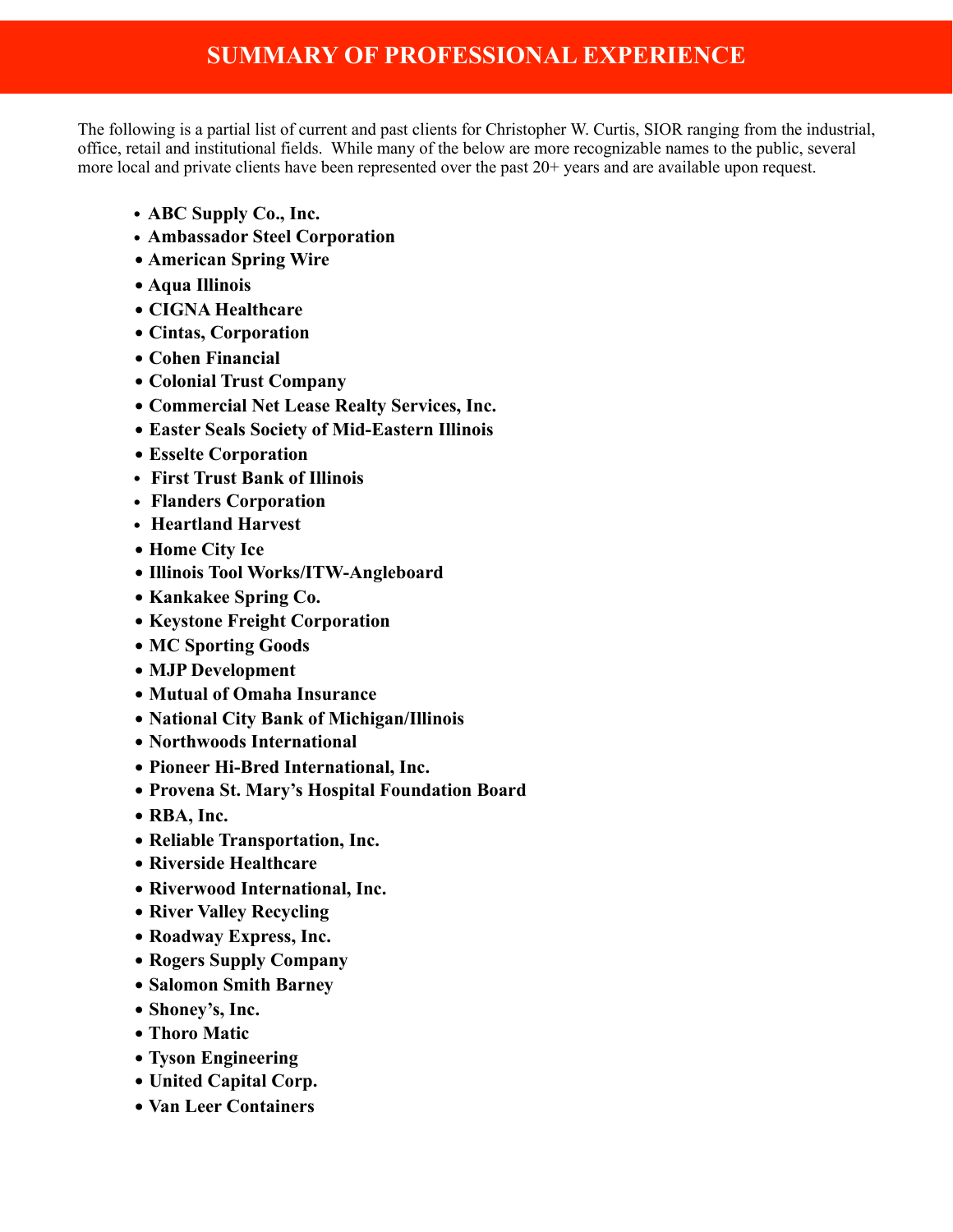# **SUMMARY OF PROFESSIONAL EXPERIENCE**

#### **Industrial**

| Size (SF)<br>Seller/Landlord<br><b>Purchaser/Tenant</b><br>City/State<br>Sale/Lease                                                                                                                                                                                                                      |  |
|----------------------------------------------------------------------------------------------------------------------------------------------------------------------------------------------------------------------------------------------------------------------------------------------------------|--|
| 198,000<br>Unipar Foundation, Inc.<br>Kankakee, IL<br>AH Alliance, LLC<br>Sale                                                                                                                                                                                                                           |  |
| 175.500<br>Sale<br>Centrue Bank<br><b>Heartland Harvest</b><br>Kankakee, IL                                                                                                                                                                                                                              |  |
| Sale<br>Riverwood International<br>169,150<br><b>Alexander Development</b><br>Kankakee, IL                                                                                                                                                                                                               |  |
| 169,150<br>Sale<br><b>Alexander Development</b><br>KB Cores, Inc.<br>Kankakee, IL                                                                                                                                                                                                                        |  |
| Brodson Properties, Inc.<br><b>Sears Logistics Services</b><br>161,450<br>Lease<br>Momence, IL                                                                                                                                                                                                           |  |
| Reynolds Food Packaging<br>156,995<br>Menlo Logistics<br>Wilmington, IL<br>Sub-Lease                                                                                                                                                                                                                     |  |
| <b>Esselte Corporation</b><br>144,819<br>Sale<br>PSL of Kankakee, LLC<br>Kankakee, IL                                                                                                                                                                                                                    |  |
| Global Steel<br>110,000<br>Sale<br>Ambassador Steel<br>Bourbonnais, IL                                                                                                                                                                                                                                   |  |
| Sale<br>Ambassador Steel<br>101,000<br>MJP Development, Inc.<br>Peotone, IL                                                                                                                                                                                                                              |  |
| Dow Chemical<br>RVP-Hobbie, LLC<br>96,800<br>Sale<br>Kankakee, IL                                                                                                                                                                                                                                        |  |
| KB Cores, Inc.<br>90,260<br>Sale<br><b>Ritchie Enterprises</b><br>Kankakee, IL                                                                                                                                                                                                                           |  |
| 86,240<br>Esselte/Ampad Paper<br>Agri-Fab/AF Holding Company<br>Lease<br>Mattoon, IL                                                                                                                                                                                                                     |  |
| <b>Sears Logistics Services</b><br>81,600<br>Triangle Holdings<br>Kankakee, IL<br>Lease                                                                                                                                                                                                                  |  |
| <b>Sears Logistics Services</b><br>$-72,000$<br>Unipar, Inc.<br>Kankakee, IL<br>Lease                                                                                                                                                                                                                    |  |
| Exel WD-40<br>AH Alliance, LLC<br>58,500<br>Kankakee, IL<br>Lease                                                                                                                                                                                                                                        |  |
| Peotone Industrial Properties Kankakee Community College<br>Sale<br>$-52.250$<br>Kankakee, IL                                                                                                                                                                                                            |  |
|                                                                                                                                                                                                                                                                                                          |  |
| Kindlon Partners<br>52,250<br>Sale<br>ThoroMatic, Inc.<br>Kankakee, IL                                                                                                                                                                                                                                   |  |
| $-52,250$<br>Sale<br>ThoroMatic, Inc.<br>Peotone Industrial Properties<br>Kankakee, IL                                                                                                                                                                                                                   |  |
| 52,250<br>Peotone Industrial Properties Heartland Harvest<br>Lease<br>Kankakee, IL                                                                                                                                                                                                                       |  |
| Children's Plus<br>47,050<br>Sale<br><b>MTL Recycling</b><br>South Chicago Heights, IL<br>$\label{eq:2.1} \mathcal{L}(\mathcal{L}^{\mathcal{L}}_{\mathcal{L}}(\mathcal{L}^{\mathcal{L}}_{\mathcal{L}})) = \mathcal{L}(\mathcal{L}^{\mathcal{L}}_{\mathcal{L}}(\mathcal{L}^{\mathcal{L}}_{\mathcal{L}}))$ |  |
| Flanders Corporation<br>Kankakee, IL<br>47,000<br>PLS, LLC<br>Lease                                                                                                                                                                                                                                      |  |
| 42,000<br>AH Alliance, LLC<br><b>Ring Contaner</b><br>Kankakee, IL<br>Lease                                                                                                                                                                                                                              |  |
| Cohen Financial<br><b>Warehouse Associates</b><br>40,000<br>Sale<br>Kankakee, IL                                                                                                                                                                                                                         |  |
| RVP, LLC<br>$-39,000$<br>Sale<br>Kankakee, IL<br><b>JMR</b> Management                                                                                                                                                                                                                                   |  |
| 39,000<br><b>Reliable Transportation</b><br><b>Summers Transportation</b><br>Kankakee, IL<br>Sale                                                                                                                                                                                                        |  |
| 34,250<br><b>MJP</b> Development<br>Dries & Krump, Inc.<br>Peotone, IL<br>Lease                                                                                                                                                                                                                          |  |
| ABC Supply Co.<br>McClean County Land Trust #WTH-5 Manteno, IL<br>$-34,000$<br>Lease                                                                                                                                                                                                                     |  |
| Van Leer Containers<br><b>AJDA</b><br>Bradley, IL<br>$-33,600$<br>Lease                                                                                                                                                                                                                                  |  |
| Northwoods International<br>33,000<br><b>BMHC, LLC</b><br>Kankakee, IL<br>Lease                                                                                                                                                                                                                          |  |
| $-30,000$<br>Lease<br>AH Alliance, LLC<br>JR Edwards Brushes & Rollers<br>Kankakee, IL                                                                                                                                                                                                                   |  |
| Dawn Companies<br>FKM USA, LLC<br>Frankfort, IL<br>$-26,000$<br>Lease                                                                                                                                                                                                                                    |  |
| 25,765<br>Sale<br>Precision Flame, Corp.<br><b>Lambert Construction</b><br>Bourbonnais, IL                                                                                                                                                                                                               |  |
| Excel, Inc.<br>ThreeSource<br>25,625<br>Sale<br>Manteno, IL                                                                                                                                                                                                                                              |  |
| 23.700<br>Sale<br>Schawk, Inc.<br><b>AW Dynometer</b><br>Pontiac II.                                                                                                                                                                                                                                     |  |
| PLS, LLC<br>$-23,032$<br>Lease<br>Northwoods Intertational<br>Kankakee, IL                                                                                                                                                                                                                               |  |
| Sale<br>Kankakee Spring Wire<br>Azzarelli Family, LP<br>Kankakee, IL<br>22,918                                                                                                                                                                                                                           |  |
| Van Leer Containers<br>$-22,400$<br><b>AJDA</b><br>Bradley, IL<br>Lease                                                                                                                                                                                                                                  |  |
| Florida Wire & Cable<br>$-22,400$<br><b>AJDA</b><br>Bradley, IL<br>Lease                                                                                                                                                                                                                                 |  |
| Hawkins<br>Pleckham Trust<br>Peotone, IL<br>$-20,230$<br>Lease                                                                                                                                                                                                                                           |  |
| <b>Greencare Fertilizers</b><br>Unipar, Inc.<br>Kankakee, IL<br>19,500<br>Lease                                                                                                                                                                                                                          |  |
| Celiance/Serologicals<br>$-19,500$<br>Unipar, Inc.<br>Kankakee, IL<br>Lease                                                                                                                                                                                                                              |  |
| Unipar, Inc.<br>Alcoa KAMA<br>Kankakee, IL<br>18,000<br>Lease                                                                                                                                                                                                                                            |  |
| 16,250<br>Racquet Club Associates<br><b>Golden Gymnastics</b><br>Kankakee, IL<br>Sale                                                                                                                                                                                                                    |  |
| <b>RT</b> Partners<br>15,660<br><b>American Spring Wire</b><br>Kankakee, IL<br>Lease                                                                                                                                                                                                                     |  |
| <b>Alexander Construction</b><br>Art's Landscaping<br>Bourbonnais, IL<br>15,100<br>Sale                                                                                                                                                                                                                  |  |
| <b>Maine Plastics</b><br>14,400<br>PLS, LLC<br>Kankakee, IL<br>Lease                                                                                                                                                                                                                                     |  |
| Chicago Southland Parents<br>University Park, IL<br>12,000<br>James McGloin<br>Lease                                                                                                                                                                                                                     |  |